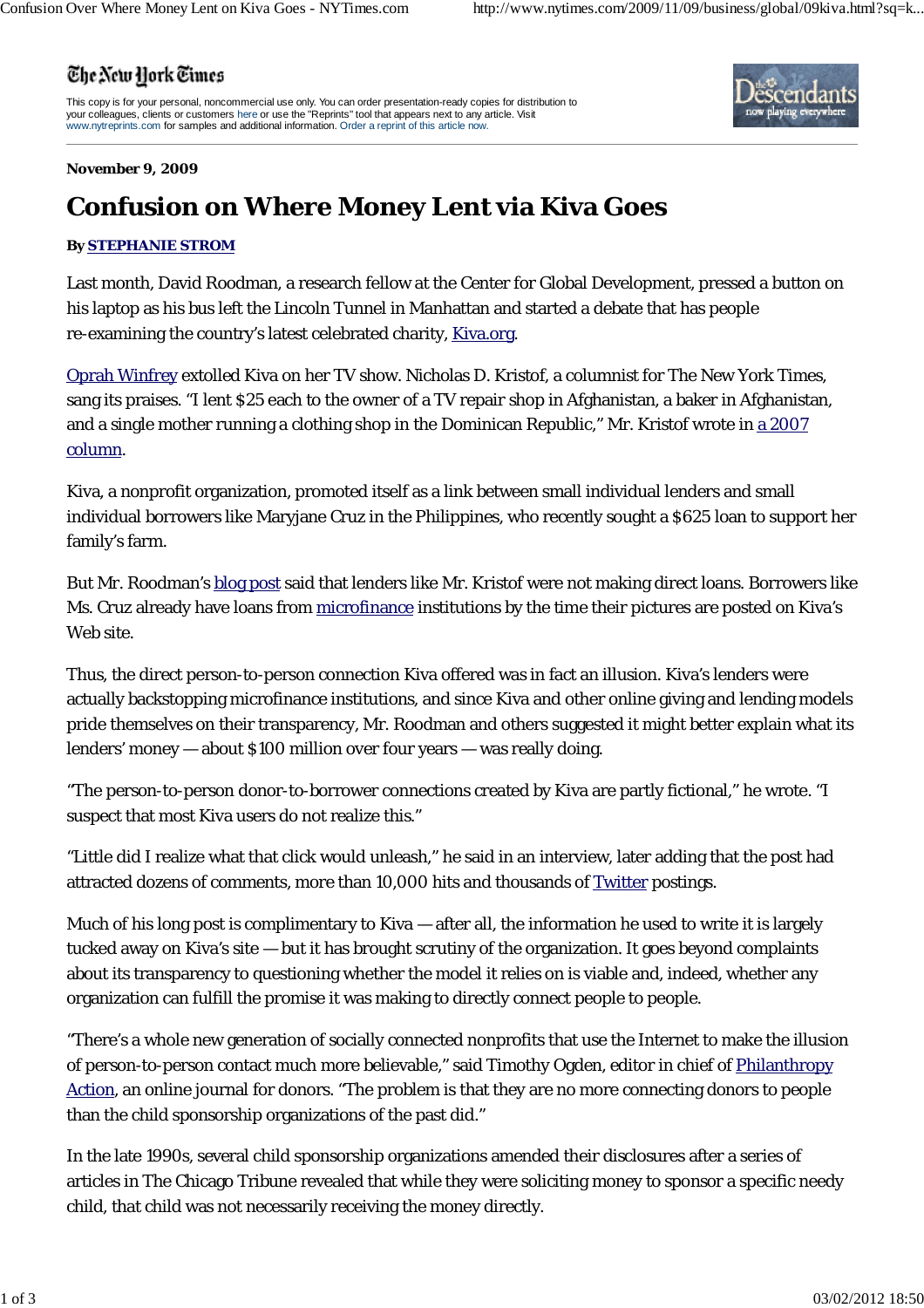More recently, charities that ask donors for money to buy a farm animal have added disclaimers to their pitches, stating that money might not buy a cow or a duck but finance broader programs.

Now Kiva is the latest nonprofit group to have to overhaul its explanation of how it works. Where its home page once promised, "Kiva lets you lend to a specific entrepreneur, empowering them to lift themselves out of poverty," it now simply states, after Mr. Roodman's post: "Kiva connects people through lending to alleviate poverty."

Kiva is not the only site with transparency problems. GlobalGiving, whose Web site allows donors to choose among various projects to support, has raised money for philanthropic projects of three or four profitmaking companies, according to Dennis Whittle, its co-founder and chief executive. It did not, however, tell donors that their money would support a company's philanthropic projects rather than one proposed by a nonprofit.

For instance, it raised \$975 for SunNight Solar Enterprises, a small start-up that develops solar-powered consumer products, so it could distribute 500 free solar-powered lights to refugees in camps. After The New York Times raised questions about the issue, Mr. Whittle said in a blog post on The Huffington Post that GlobalGiving was considering whether to tell potential donors when it was raising money for a business rather than a nonprofit.

Premal Shah, Kiva's president, said he could foresee a day when Kiva really did provide person-to-person connection, once some legal hurdles are cleared and when people in the developing world began using their mobile phones to use credit and make payments.

"That's the future of Kiva," he said, "when through that disintermediation process you can bring down the costs of these transactions and put them directly in the hands of people."

For now, however, analysts are raising questions about Kiva's model, which relies in part on its own data, offers lenders no recourse against default and deploys volunteers to do most of its auditing.

Mr. Ogden goes so far as to question Kiva's role in the lending process. "Kiva's new documentation explains, if you read it, that Kiva is a connector not of individual lenders to individual donors, but of individual lenders to microfinance institutions," he said. "If Kiva's users want to be connected to an individual borrower, Kiva doesn't do that, and so the big question is, do Kiva's users want to be connected to a microfinance institution — in which case, why do they need Kiva?"

Indeed, individual lenders can support microfinance institutions directly through, for example, Microplace, or make donations to support nonprofit groups like the Grameen Foundation and Acción that support microfinance.

Mr. Shah said he thought Kiva's distinct advantage was in making it easier for small lenders to support microfinance than the other programs.

The difficulty is in engaging the person who wants to lend \$25, a mother of three in Des Moines, for instance, "and create a simple way for her to participate in microfinance, which is what we do," Mr. Shah said.

The question is, does the lender understand that his money may not be supporting the loan he picked on Kiva's Web site?

The uproar has proven beneficial in an unexpected way. "If anything, it has drawn more people into the